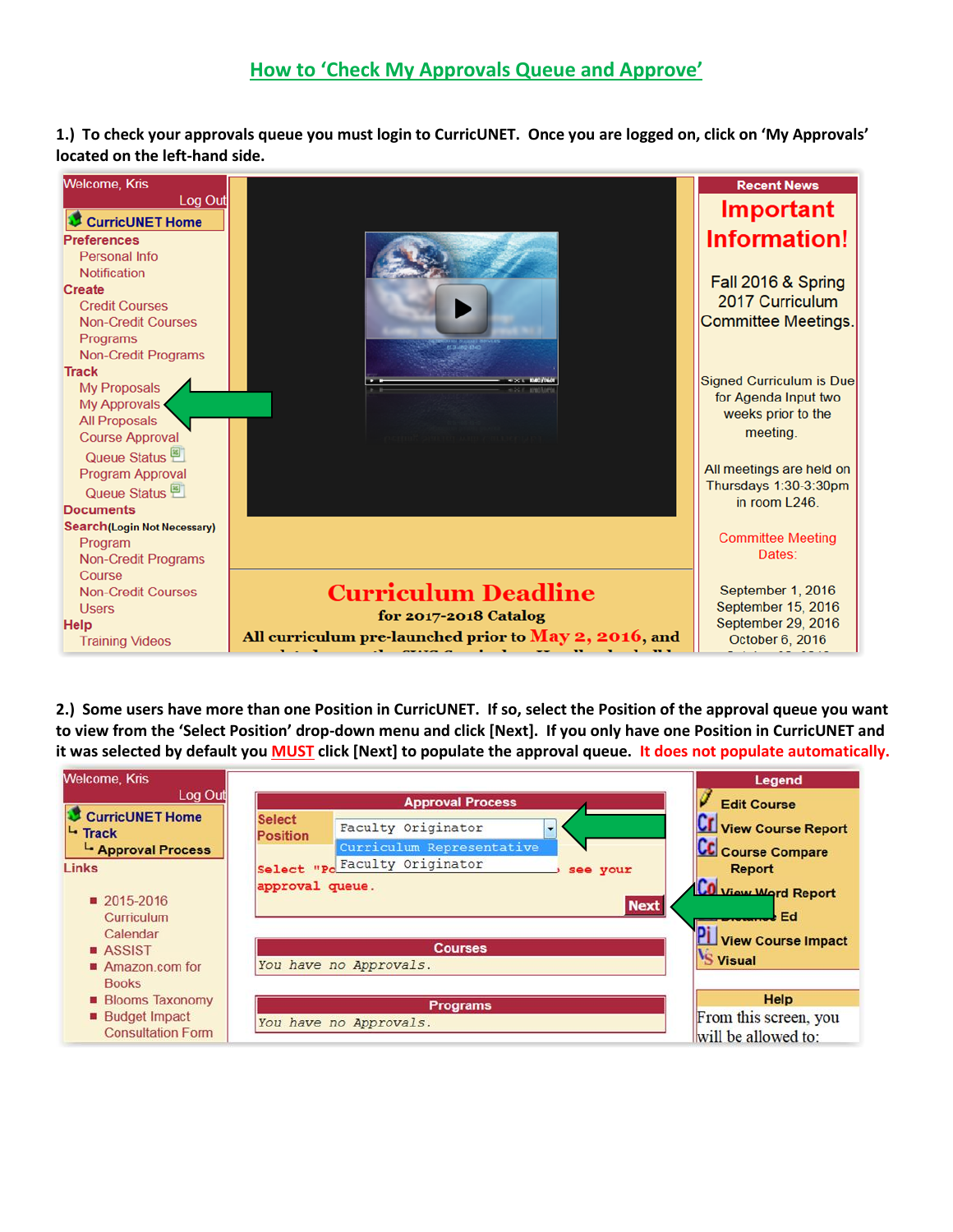**3.) Now that your approval queue populated, click on the [Cc] icon to view the Course Comparison report. The Course Comparison report shows what's being added and/or removed from the Course Outline. To view the Cover Sheet of the proposal click the [Cr] icon. To view the Course Outline of the proposal click the [Co] icon. To view the Proposal Impact of the proposal click the [Pi] icon.**



## **4.) Click [Action] to Approve or Deny the proposal.**